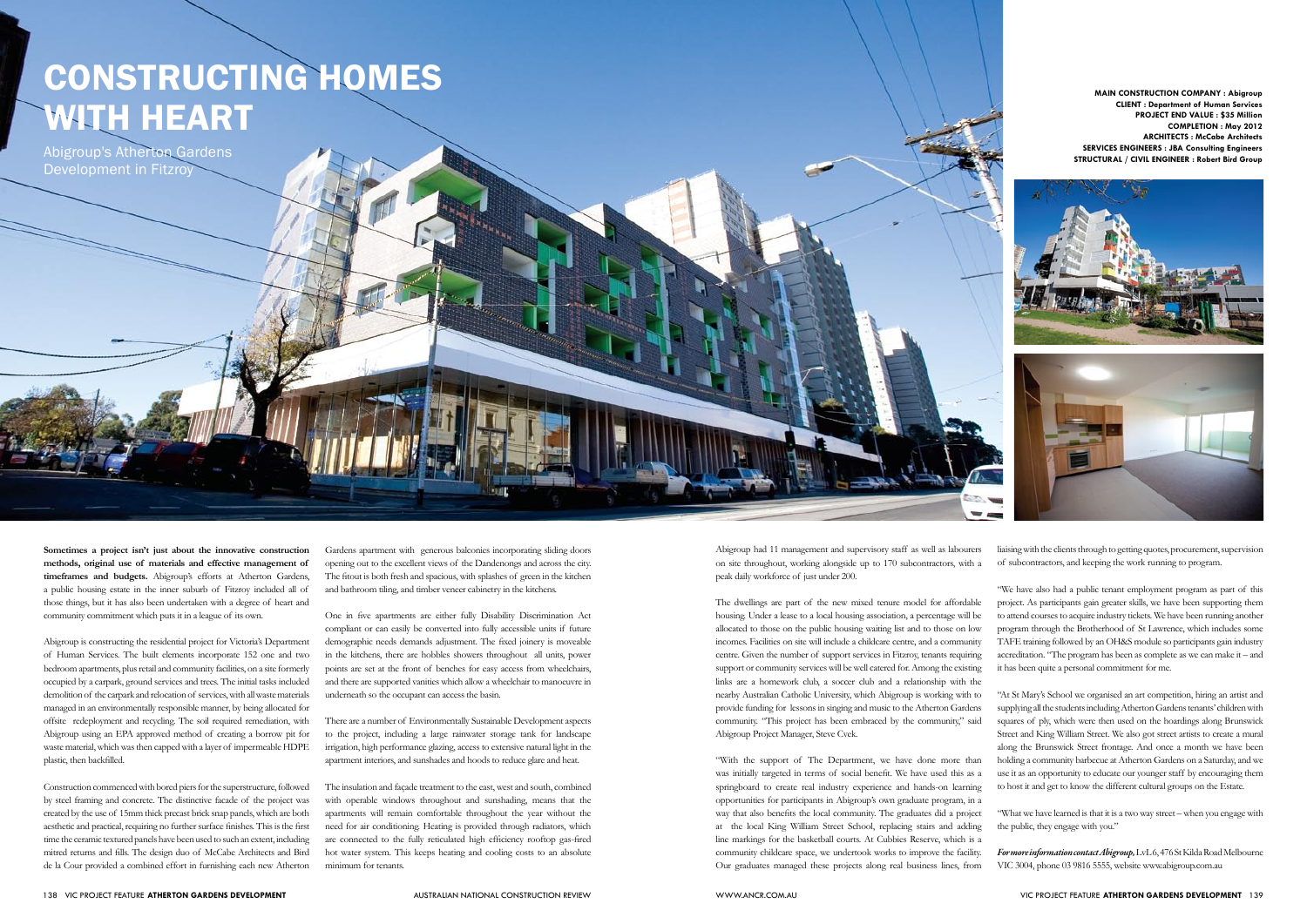**The colourful exterior of the Atherton Gardens project, VIC**

JF

 $\overline{\phantom{0}}$ 

Ħ

**REGISTER** 

NET AND THE STRATURE ATHERTON GARDENS DEVELOPMENT AUSTRALIAN NATIONAL CONSTRUCTION REVIEW WWW.ANCR.COM.AU VIC PROJECT FEATURE ATHERTON GARDENS DEVELOPMENT 141

 $\sqrt{2}$ 

٧

 $\alpha^*$ 

**Table** 

 $\mathbf{r}$ 

E

Ħ

Link

**THE REAL** 

IF